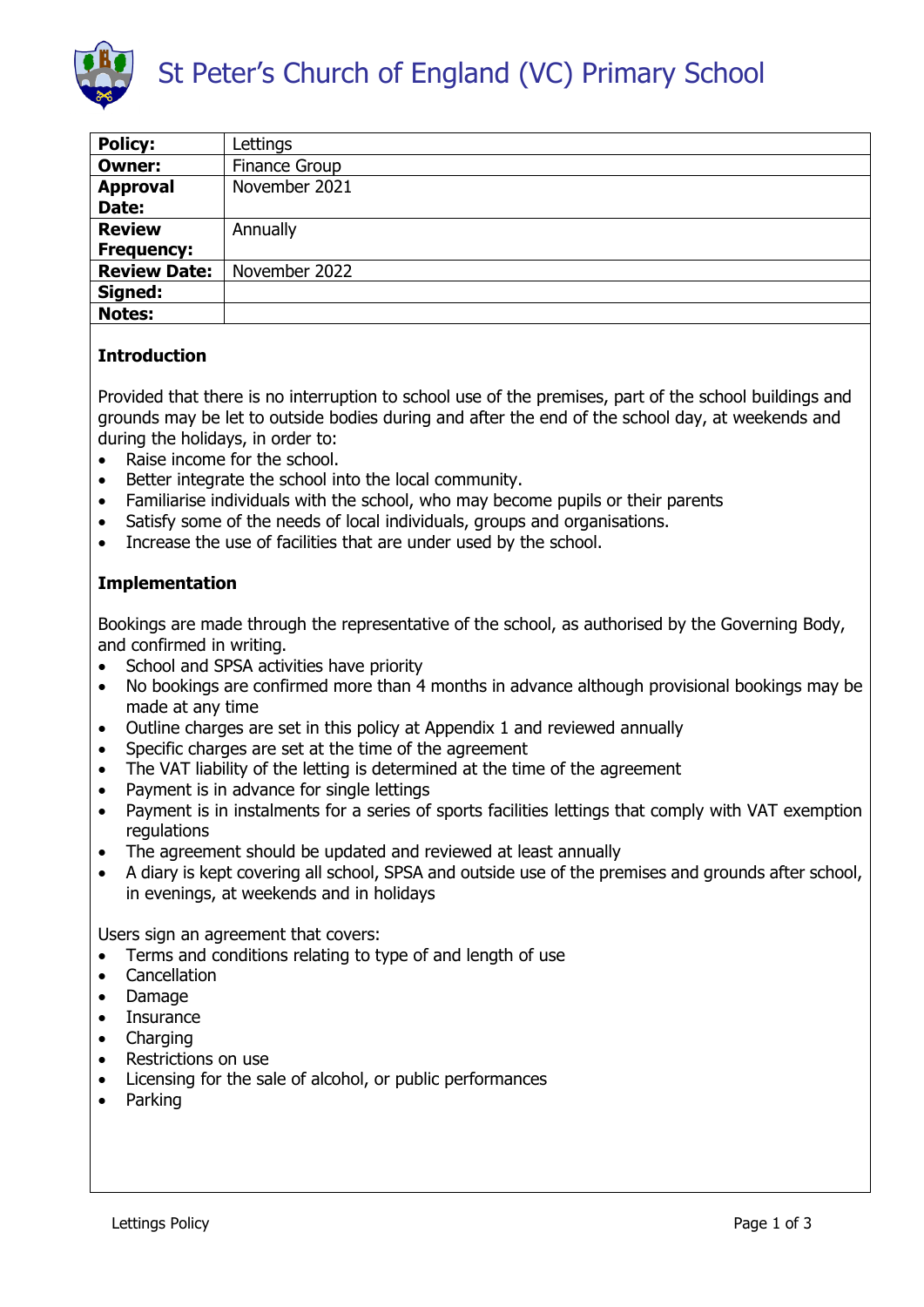

#### **Roles & Responsibilities**

The school authorised representative is responsible for the construction and regular update of the lettings diary.

- The SPSA secretary and individual teachers are responsible for informing the authorised school representative a term in advance, of events outside teaching hours, which will use the school premises.
- Opening and closing the school is undertaken by the caretaker, or a casual caretaker, or by prior agreement with an authorised member of the staff.
- Supervision during the letting is the responsibility of the user. The user is also responsible for the security of the area of the school being used.
- When a risk assessment is completed by the user or the school, in relation to the premises or activity or equipment involved, the user must ensure any controls are complied with
- Post-letting checks are made by the caretaker and reported to the school authorised representative.
- The authorised representative will ensure that excess wear and tear on the buildings and equipment is avoided and will follow up unsatisfactory lettings to resolve issues

#### **Monitoring & Evaluation**

Lettings should be evaluated to assess the additional income raised for the school, less the cost of any reasonable wear and tear to the furniture and fabric of the school, made during lets and costs of additional heating and caretaker's payments.